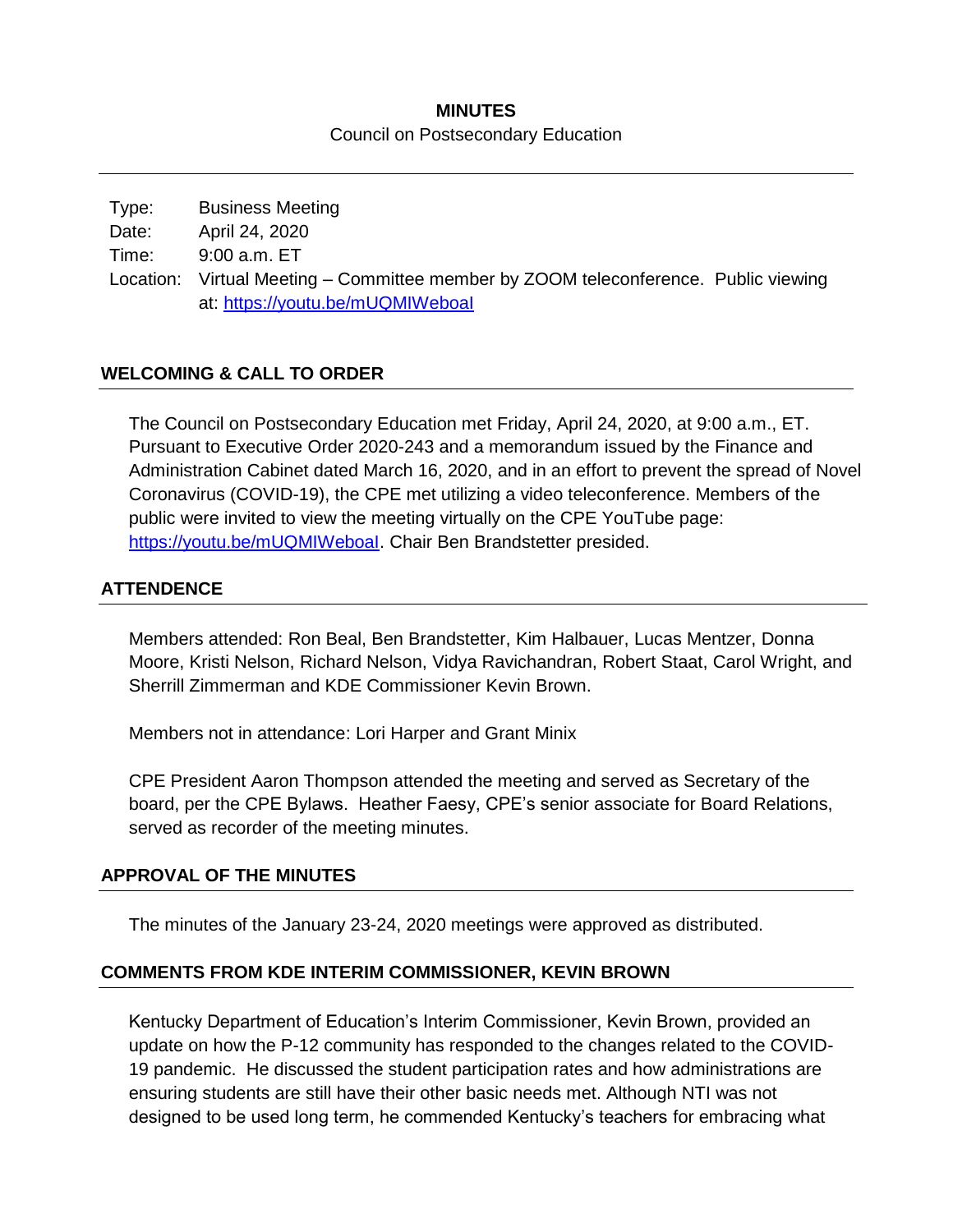needed to be done to ensure their students are able to continue learning in the unusual circumstances.

### **COMMENTS FROM THE PRESIDENT**

President Aaron Thompson provided an update on the agency's teleworking experience and special COVID-19 coordination and communication efforts. He also discussed several areas of work including ten additional programs certified with Essential Employability Qualities (EEQ), the status of the Coronavirus Aid, Relief, and Economic Security (CARES) Act funding, and the expected budgetary shortfalls at Kentucky's institutions due to the pandemic. Finally, he commended campus leaders for responding quickly to the public safety threat and thanked them for being on the front lines providing healthcare, working on COVID-19 treatments, and manufacturing PPE while also providing online instruction and meeting the needs of students.

# **FINANCE COMMITTEE – REPORT AND RECOMMENDED ACTION ITEMS**

Committee Chair Ben Brandstetter presented the Finance Committee Report. The Committee met several times in February, March and April, with the majority of the conversations surrounding the financial impact on Kentucky's campuses related to the COVID-19 pandemic and how that may affect the tuition and mandatory fee ceilings for the upcoming academic year.

Mr. Brandstetter presented the Finance Committee's recommendation for 2020-21 Tuition and Mandatory Fees:

- A zero percent (0.0%) increase in resident undergraduate tuition and mandatory fees for academic year 2020-21 at the public research and comprehensive universities and at KCTCS institutions.
- If extenuating circumstances arise, the Council reserves the right to revisit the parameters as warranted.
- Additionally, the Committee recommends that the public institutions be allowed to submit for Council review and approval market competitive tuition and fee rates for graduate and online courses, as well as, tuition and fee rates for nonresident students that comply with Council policy and approved MOUs.

Following the recommendation, Vice Chair Halbauer stated additional information had been presented since the Finance Committee met. Due to the dynamic situation in light of the pandemic, she stated that for the next academic year only it may be best that the Council forgo placing a tuition cap for the 2020-21 academic year.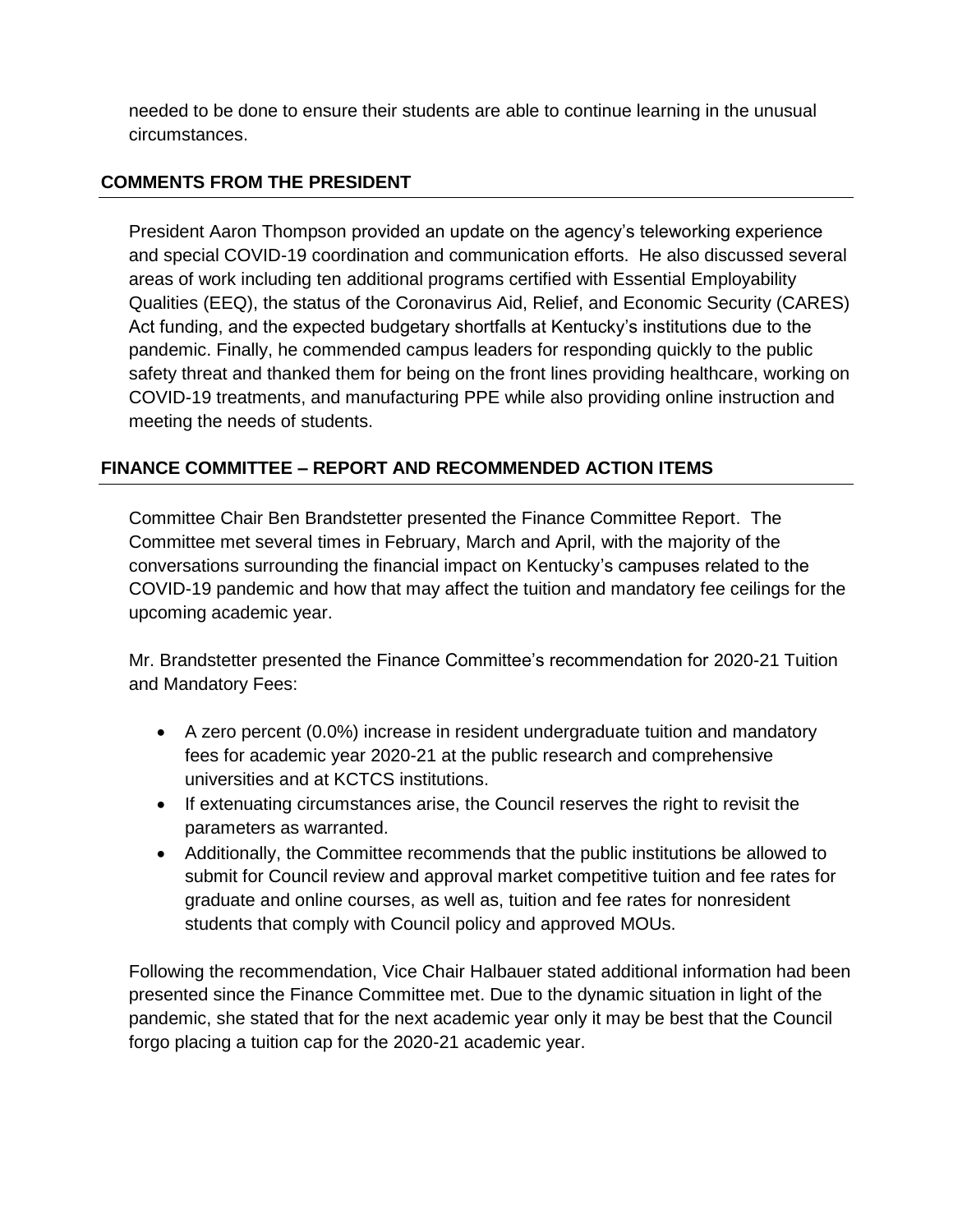Presidents Eli Capilouto (University of Kentucky) and President Neeli Bendapudi (University of Louisville) presented jointly on the reasons they may need flexibility to raise tuition for the 2020-21 year, which included:

- Increasing institutional aid in the form of grants and scholarships.
- Ensuring student success for low income, underrepresented minority, and STEM+H students.
- Maintaining minimal tuition rate increases over the past 10 years has kept the net price low for students in the lowest income quartiles.
- Providing additional benefits & economic value to students by attending a R1 university.

Kentucky Community and Technical College System President Jay Box also presented focusing on the fact that a tuition freeze would directly impact KCTCS's ability to employ its own workforce in the next fiscal year while also transitioning its post-COVID-19 educational environment. Both of those instances would thus impact KCTCS's ability to meet the needs of Kentucky's post-COVID-19 workforce. This is due to KCTCS's inability to raise funds through other means such as athletics and large alumni donations.

Following the presentation, Council members discussed the staff's original recommendation of a 2 percent tuition and mandatory fee ceiling, the Committee's presented recommendation of a tuition freeze, and the comments from Presidents Capilouto, Bendapudi, and Box. Discussions included whether forgoing a tuition cap for one year would set a precedent for future years, and the expenses related to online instruction and related student services.

MOTION: Ms. Halbauer moved the Council approve a no cap increase in resident undergraduate tuition and mandatory fees for academic year 2020-21 at the public research and comprehensive universities and at KCTCS institutions due to the evolving situations surrounding the COVID-19 pandemic. Additionally, public institutions shall be allowed to submit for Council review and approval market competitive tuition and fee rates for graduate and online courses, as well as, tuition and fee rates for nonresident students that comply with Council policy and approved MOUs. Ms. Ravichandran seconded the motion.

VOTE: In a roll call vote, the motion passed unanimously. Ron Beal was not present for the vote.

At this time, the Council took a 7 minute break.

Upon returning, Chair Brandstetter presented the following Finance Committee recommendations: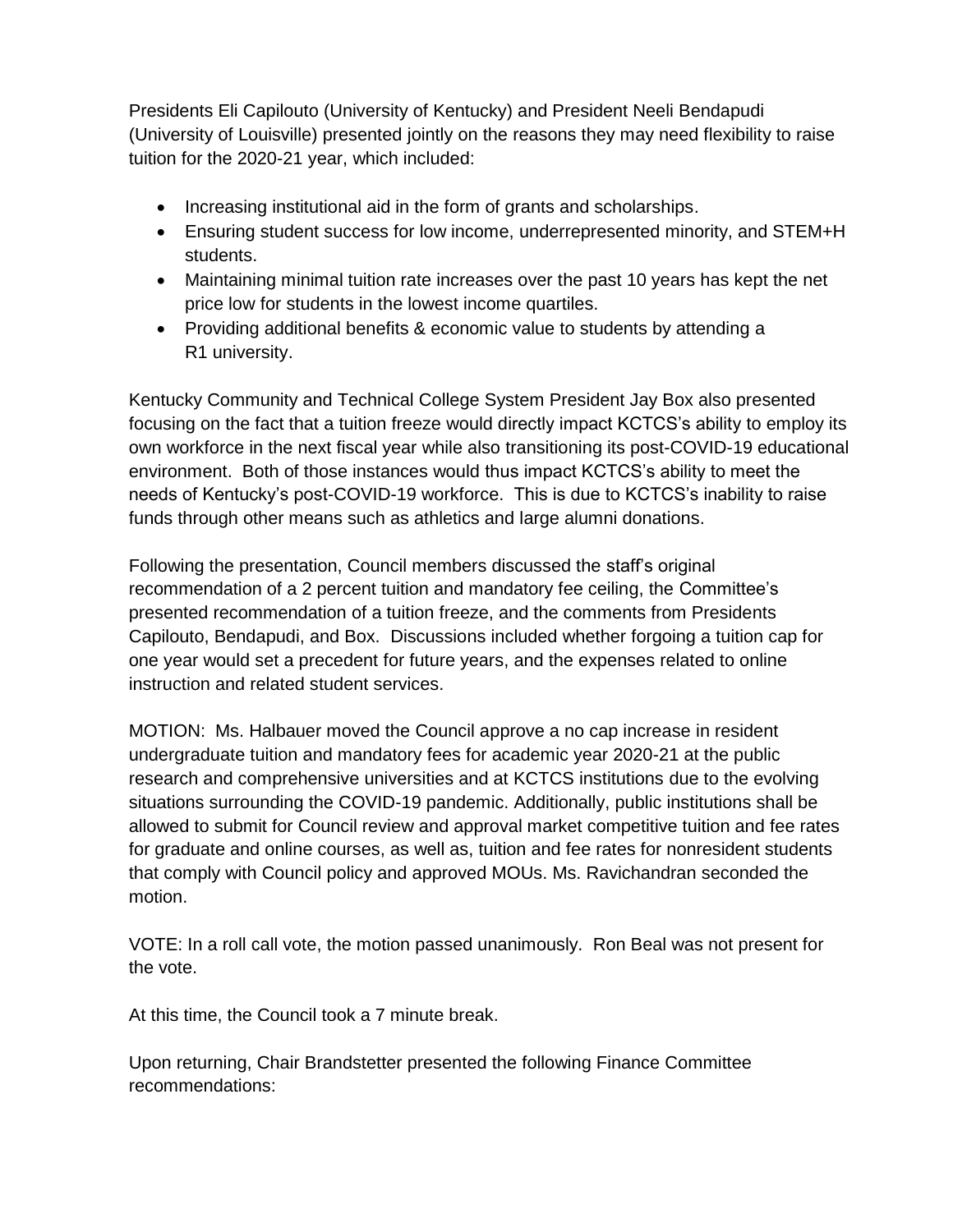- Five individual Memorandum of Understandings (MOUs) on nonresident student tuition between the Council and Eastern Kentucky University, Murray State University, Northern Kentucky University, the University of Louisville and Western Kentucky University.
- Interim capital project request from Western Kentucky University for 1.5 million in agency funds to reconfigure three classrooms in the Medical Center/Health Sciences Complex to meet the expanding nursing program at WKU and accreditation requirements.

MOTION: Ms. Zimmerman moved that the Council accept the recommendations of approval by the Finance Committee. Dr. Staat seconded the motion.

VOTE: The motion passed.

Chair Brandstetter also provided the following report: At the January 24<sup>th</sup> meeting the Council delegated authority to the Finance Committee to review KCTCS's interim project request for a scope increase for the Fire Commission's National Responder Preparedness Center Parking Lot. That request was reviewed and approved on the Council's behalf by the Finance Committee at its February 19th meeting.

# **ACADEMIC AND STRATEGIC INITIATIVES COMMITTEE – REPORT AND RECOMMENDED ACTION ITEMS**

Committee Chair Lori Harper was unable to attend the meeting. In her absence, Chair Brandstetter presented the Academic and Strategic Initiatives Committee Report and Recommendations.

The Academic and Strategic Initiatives Committee met on March 25 in which the members received the preview of an upcoming report on a sector analysis on engineering supply and demand in Kentucky and reviewed and approved the following ten new academic programs:

- 1. One new program at Eastern Kentucky University a Master of Social Work
- 2. One new program at Northern Kentucky University a Bachelor of Science in Cybersecurity.
- 3. Eight new programs at the University of Kentucky: (a) Bachelor of Science in Biomedical Engineering; (b) Master of Science in Computer Engineering; (c) PhD in Computer Engineering; (d) Master of Science in Teacher Preparation Program in Visual Impairments; (e) Master of Arts in Orientation and Mobility; (f) Bachelor of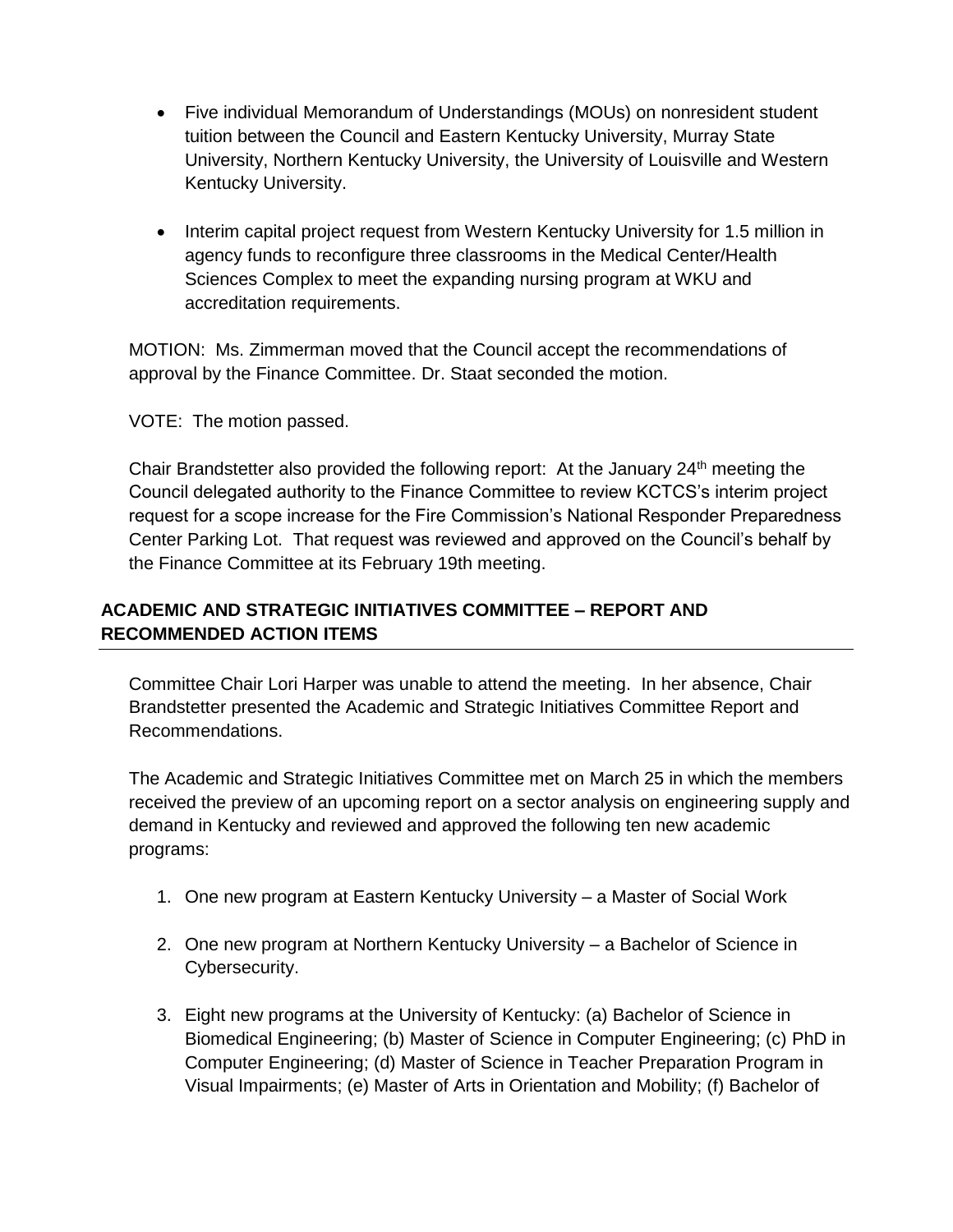Science in Product Design; (g) Master of Science in Supply Chain Engineering; and (h) Master of Science in Supply Chain Management

MOTION: Mr. Nelson moved that the Council accept the recommendations of approval by the Academic & Strategic Initiatives Committee. Ms. Halbauer seconded the motion.

The motion passed.

# **EXECUTIVE COMMITTEE – REPORT AND RECOMMENDED ACTION ITEMS**

Chair Brandstetter presented the Executive Committee Report which included the preliminary timeline for the next statewide strategic agenda and the approval to redistribute Strategic Initiative agency funds to create a COVID-19 Emergency Response Fund.

Chair Brandstetter also presented the following action items, which were reviewed by the Executive Committee and recommended for approval by the Council:

- Approval of a modification to President Aaron Thompson's contract which would remove the annual incentive compensation provisions and increase his base annual salary to \$340,000.
- Establishment of the meeting dates for the 2020-21 academic year, which included dates for both full Council and its standing committees.
- Approval of an amendment to 13 KAR 1:050 for Licensed Out-of-State College's Eligibility for the Kentucky Tuition Grant, which would align the standards for participation with the SACS COC Principles of Accreditation that went into effect on January 1, 2018. Approval would authorize Council staff to file the proposed administrative regulation with LRC and proceed with that standard process.

MOTION: Dr. Staat moved that the Council accept the Executive Committee's report and recommendations of approval. Mr. Mentzer seconded the motion.

VOTE: The motion passed.

# **COMMITTEE ON EQUAL OPPORTUNITIES – REPORT**

Committee Chair Robert Staat updated the Council on the status of the annual review of campus progress toward meeting their equal educational opportunity goals set in the Diversity, Equity and Inclusion Policy. Reports will be evaluated and scored in the coming months and staff should be ready to present those results at the June Council meeting.